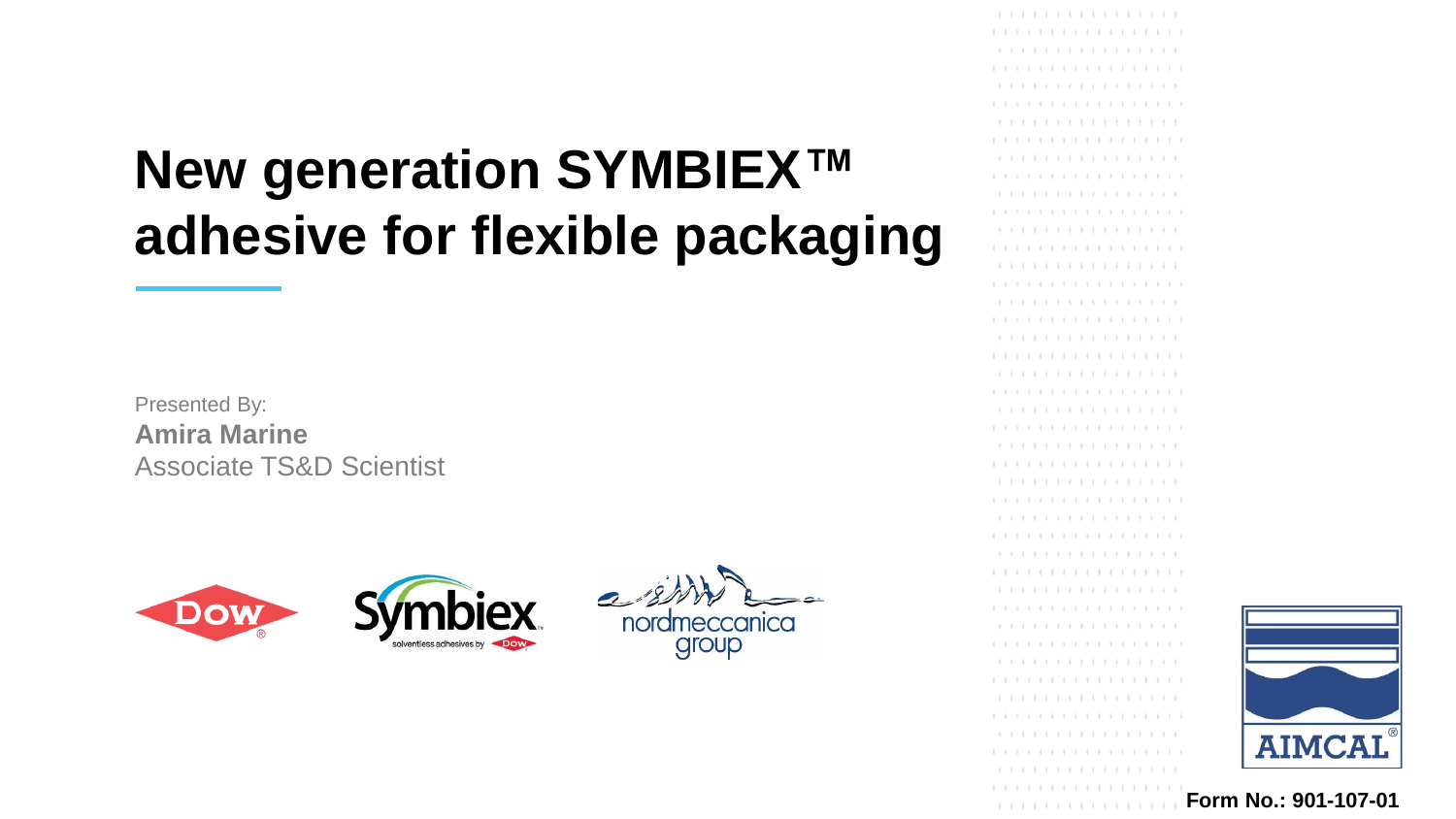### **100% solids-conventional lamination**

- Two-part adhesive system is mixed and pumped using a mix meter dispense
- Adhesive system has a specific pot life
- Harder to process, changes in appearance and thickness on the web, cleaning issues



. . . . . . . . . . . . . . . .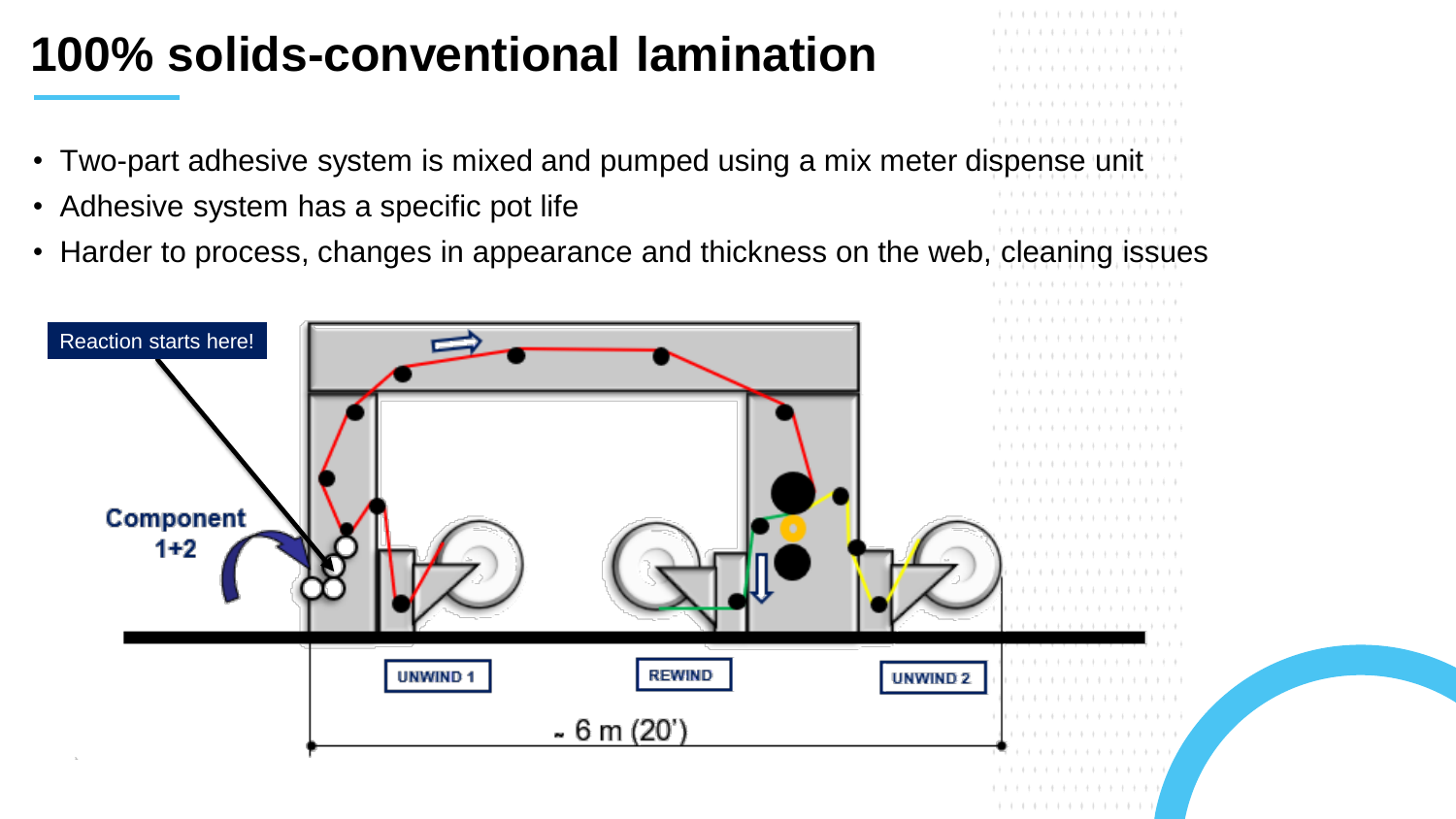# **SYMBIEX**™ **Technology Approach**

- Each component is now pumped separately from the drum
- Pot life eliminated
- Components merge at the lamination nip under pressure to start the curing process
- Moving the reaction from metering to lamination nip



. . . . . . . . . . . . . . . .

. . . . . . . . . . . . . .



SYMBIEX<sup>™</sup> Adhesive **System**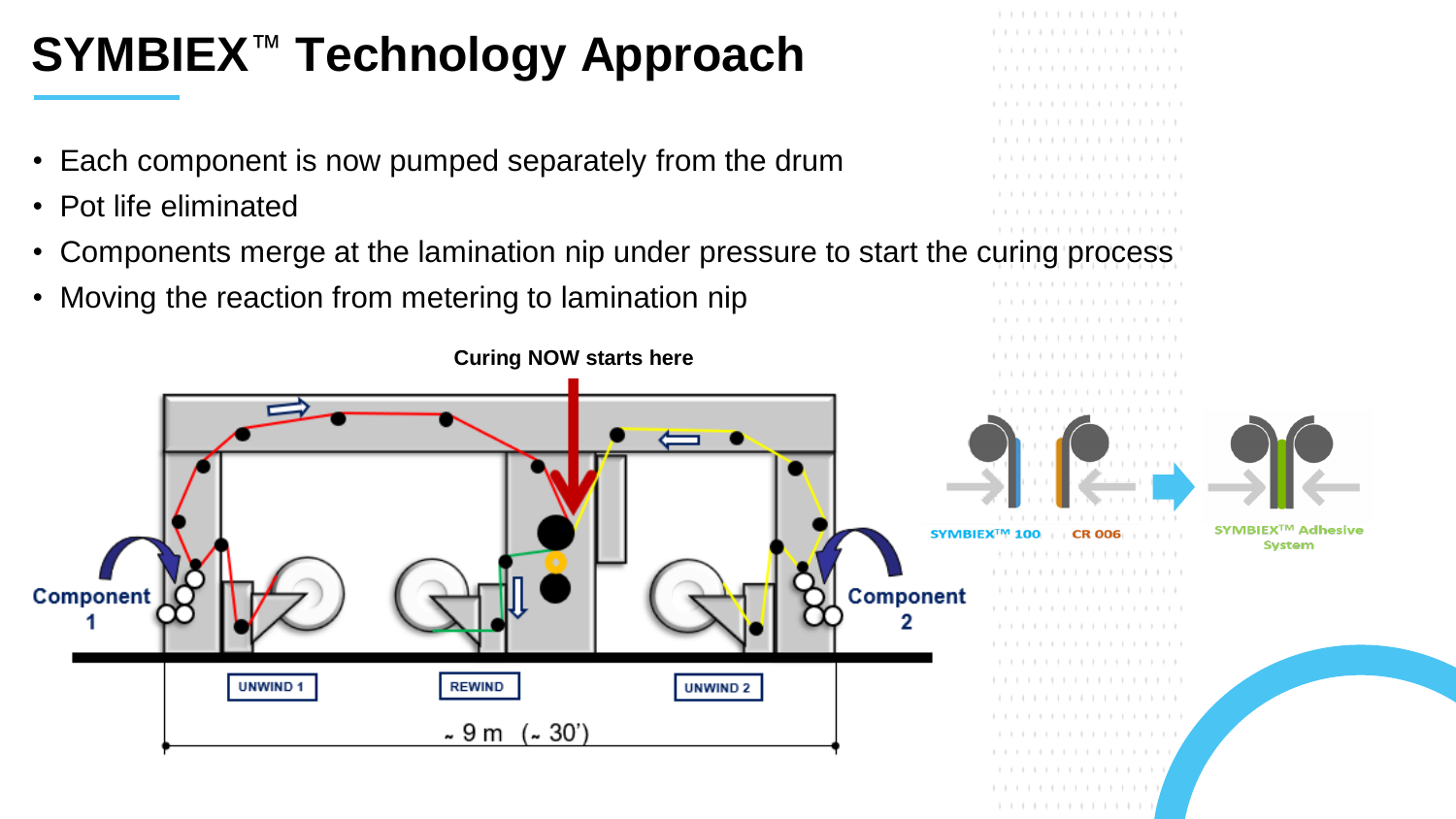

- No mixing unit
- Cleaning only once per shift
- Less wear on the rollers
- Better mix ratio management
- No manual gap adjustment
- Slit in 90 minutes
- Pouch within 12-24 hours
- FDA/EU compliant at 2 day

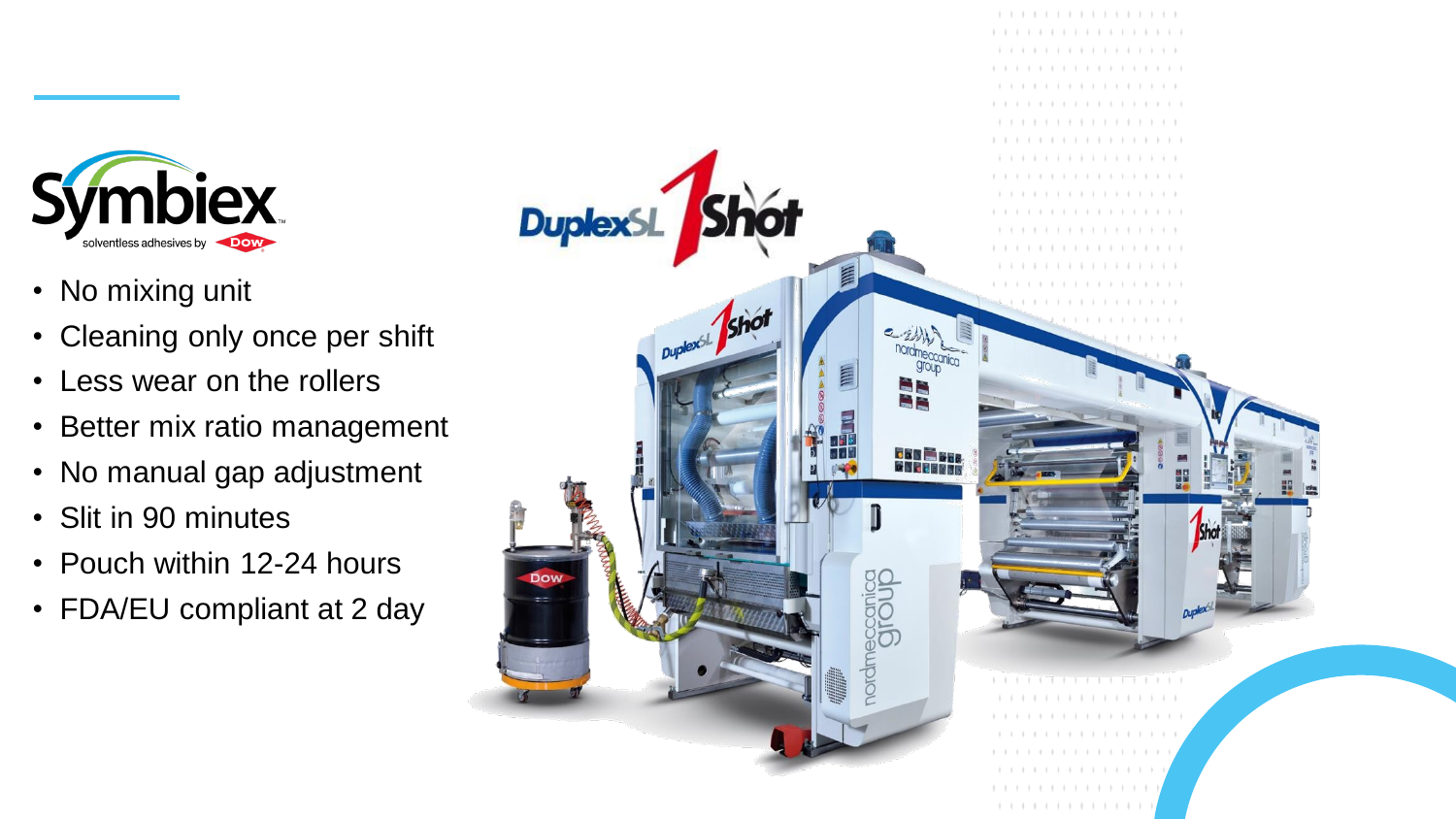- **Improved adhesion** on foil and metallized structures
- **Improved thermal and chemical resistance**
- Enabling **sustainability** and **resource efficiency** by allowing to switch from solvent based to solventless



#### **SYMBIEX**™ **100 or 200 + CR006**

For dry food applications with good adhesion on foil.

For hot filling and pasteurization applications.

For all applications where chemical resistance is required.

#### **SYMBIEX**™ **200 + CR001**

For high lamination speed on barrier films like film/PE EVOH

#### **SYMBIEX**™ **100 + CR001**

For dry food applications on film/film substrates

**NEW**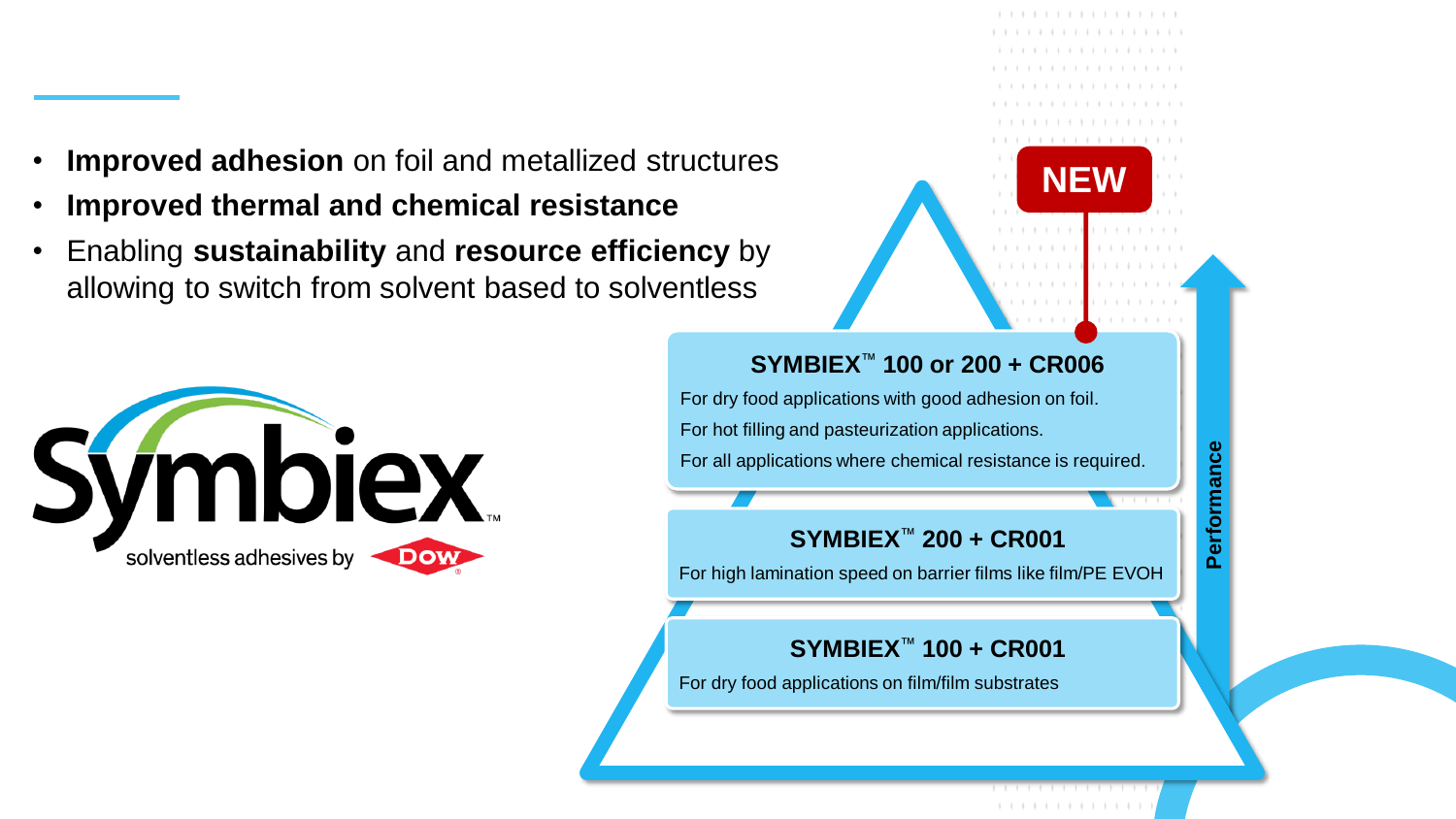## **Technology Approach**

- Functional Group (-NCO)
	- "Isocyanate" Group
	- $-N=C=O$







. . . . . . . . . . . . . . . . .

. . . . . . . . . . . . . .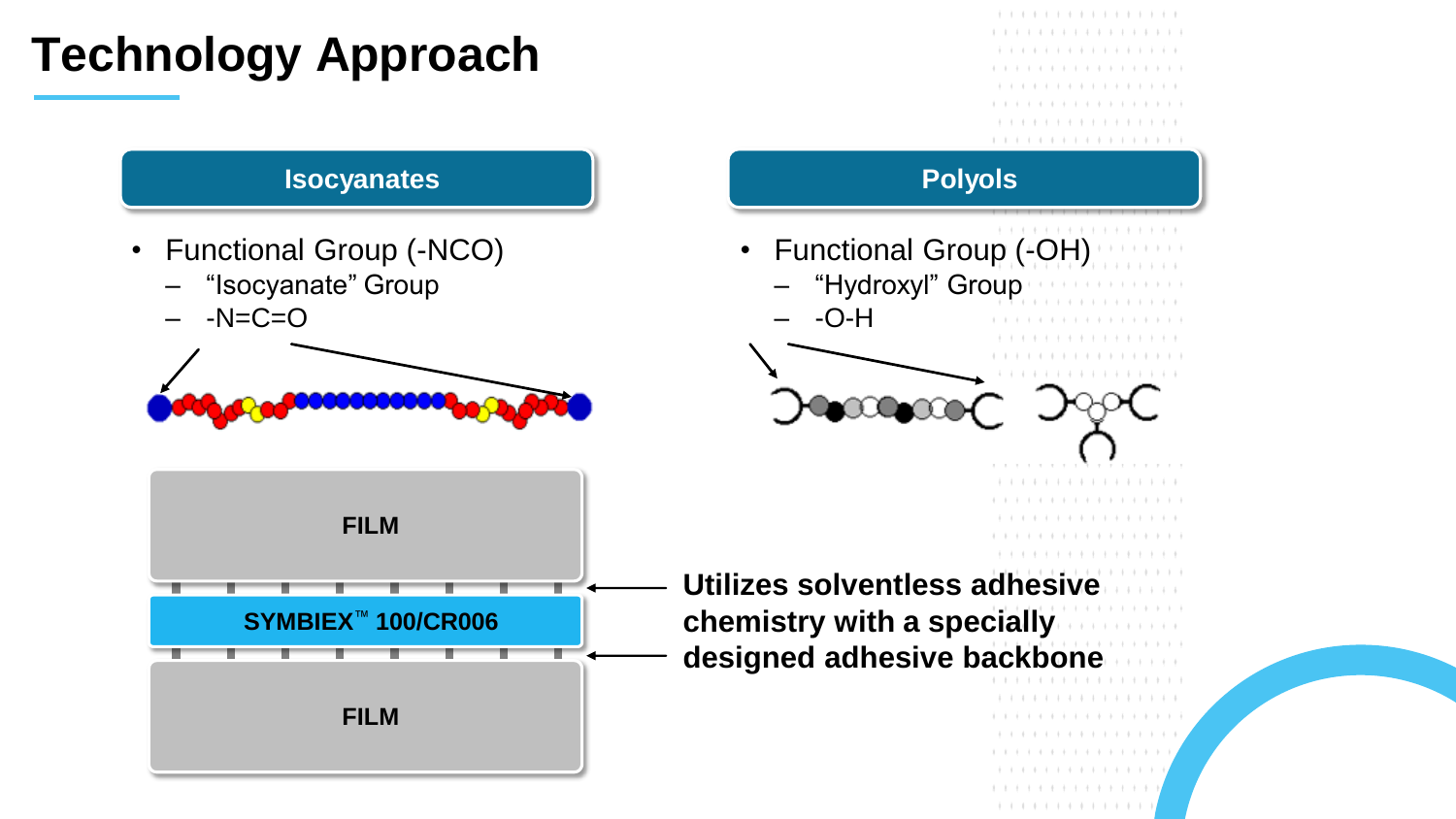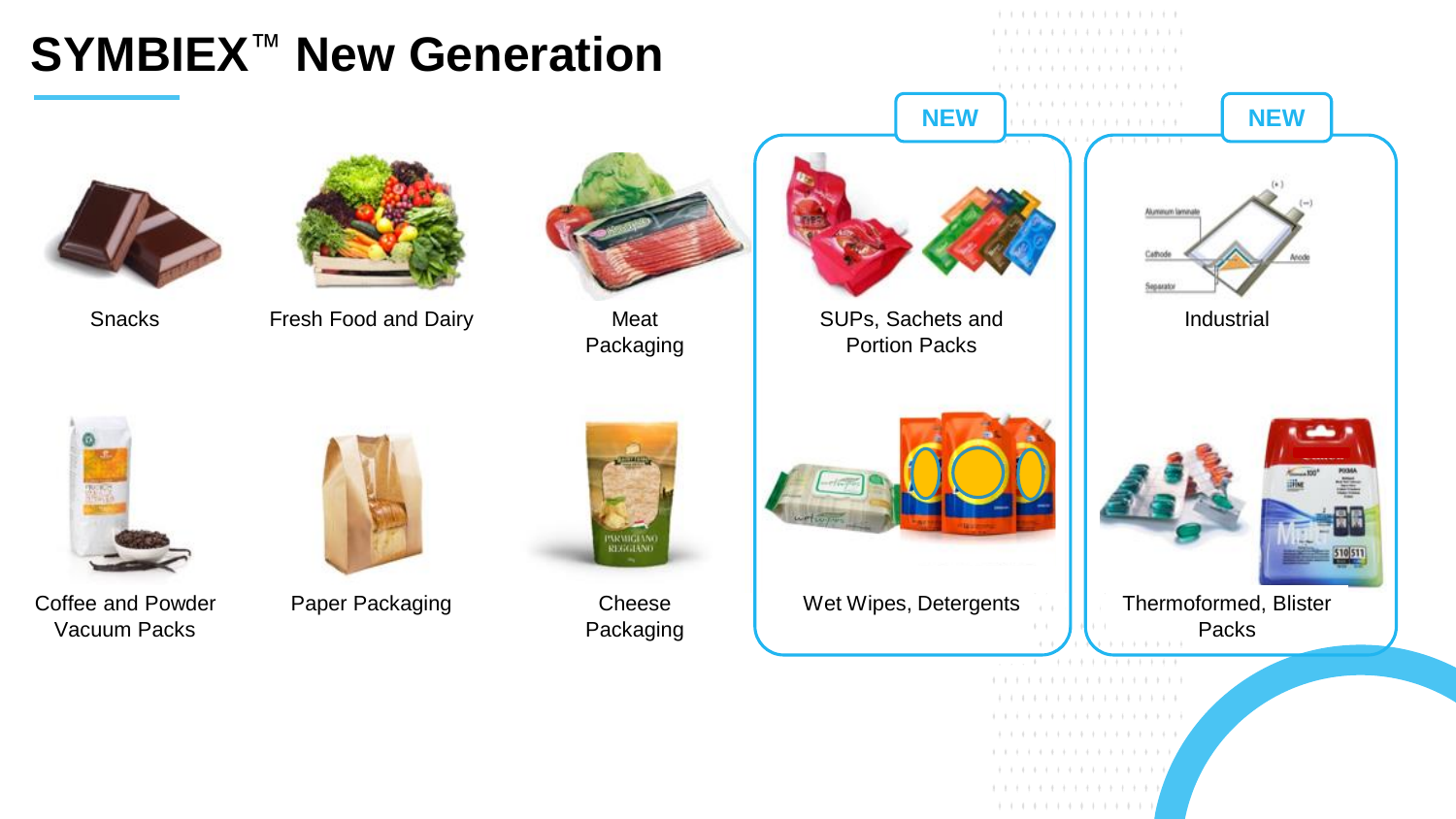#### **Metalized Film Adhesion Data**

. . . . . . . . . . . . . . . .

. . . . . . . . . . . . .



• Adhesion consistent with high performance solventless adhesive

• Improved processing time, line speed, and reduction in slit time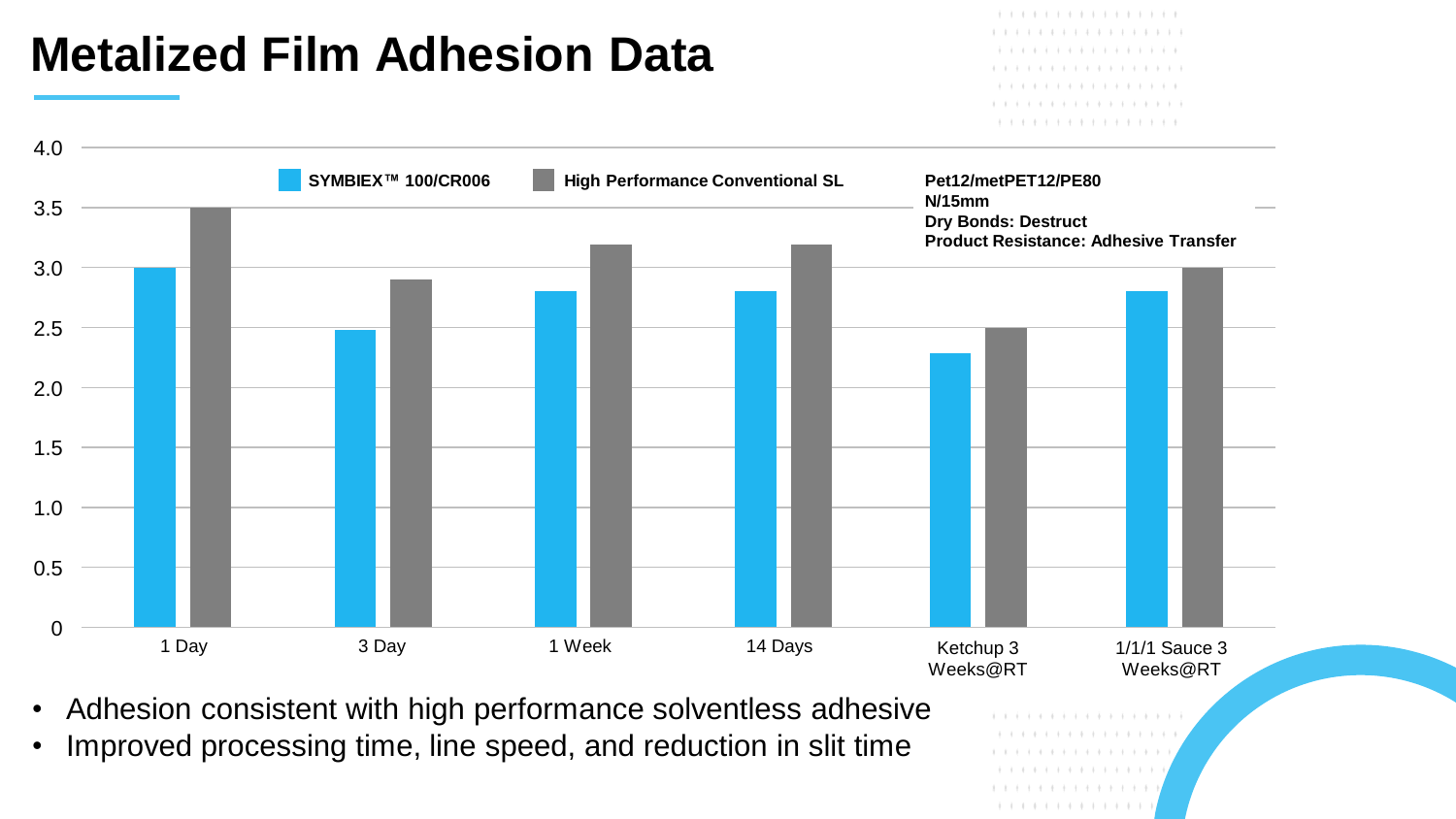

- Adhesion consistent with high performance solventless adhesive
- Improved processing time, line speed, and reduction in slit time

. . . . . . . . . . . . .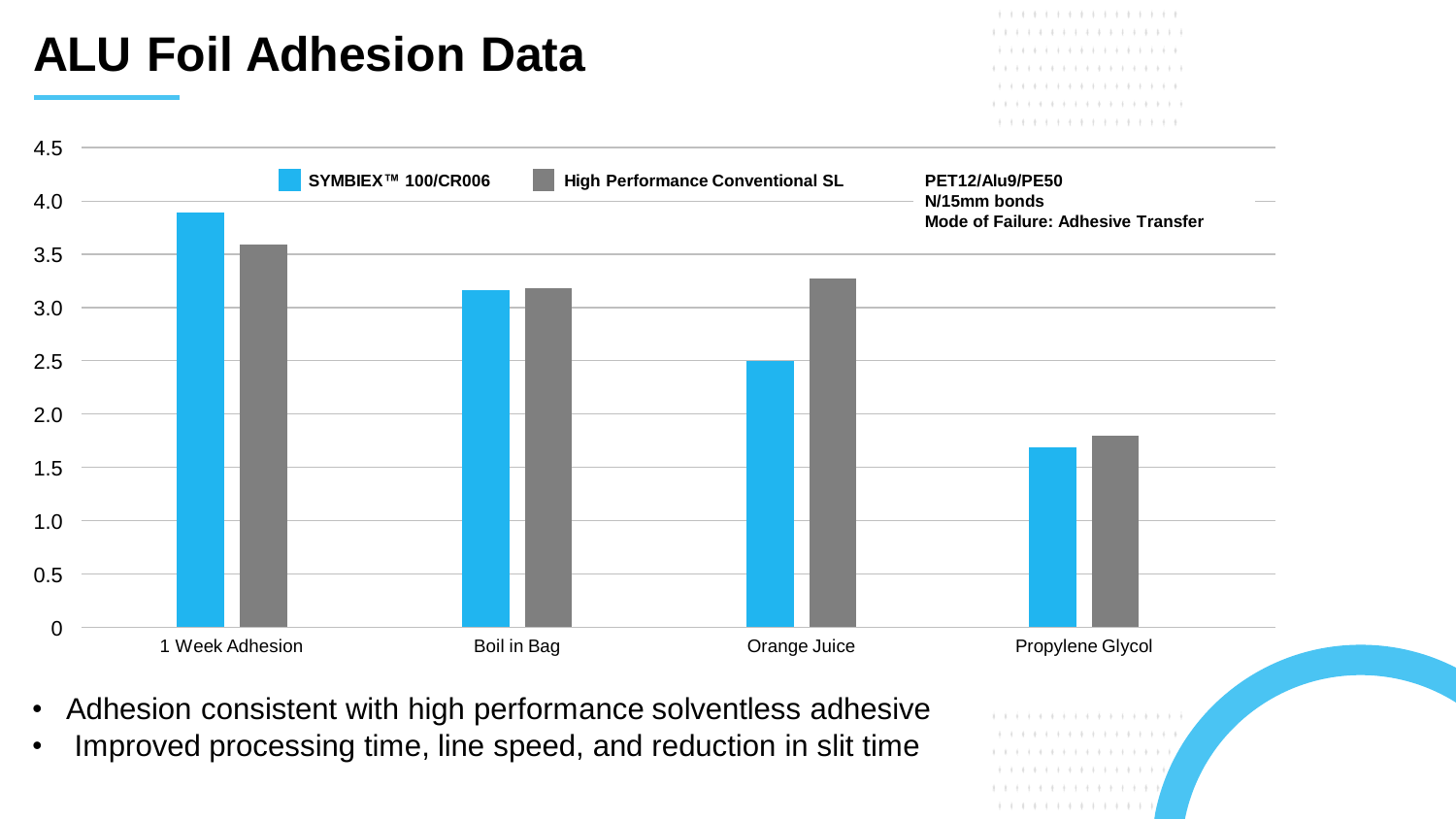### **SYMBIEX**™ **CR006 Lamination Speeds**

| Laminate                             | <b>SYMBIEXTM</b><br>fpm |
|--------------------------------------|-------------------------|
| <b>BOPP printed// BoPP</b>           | 1300-1400               |
| PET printed // PE                    | 1300-1400               |
| OPA printed // PE                    | 1300-1400               |
| BOPP printed// Met. PP               | 1100-1300               |
| BOPP printed // met. PET             | 1000-1200               |
| PET printed or unprinted // Alu      | 800-900                 |
| PET printed or unprinted // met. PET | 900-1000                |
| OPA //PE-EVOH                        | 900-1000                |

\* at 90°C application temp.

. . . . . . . . . . . . . . . . . . . . . . . . . . . . . . . . . . . . . . . . . . . . . . . . . . . . . . . . . . . . . . . . . . . . . . . . . . . . . . . . . . . . . . . . . . . . . . . . . . . . . . . . . . . . . . . . . . . . . . . . . . . . . . . . . . . . . . . . . . . . . . . . . . . . . . . . . . . . . . . . . . . . . . . . . . . . . . . . . . . . . . . . . . . . . . . . . . . . . . . . . . . . . . . . . . . . . . . . . . . . . . . . . . . . . . . . . . . . . . . . . . . . . . . . . . . . . . . . . . . . . . . . mbiex solventless adhesives by **DOW** . . . . . . . . . . . . . . . . . . . . . . . . . . . . . . . . . . . . . . . . . . . . . . . . . . . . . . . . . . . . . . . . . . . . . . . . . . . . . . . . . . . . . . . . . . . . . . . . . . . . . . . . . . . . . . . . . . . . . . . . . . . . . . . . . . . . . . . . . . . . . . . . . . . . . . . . . . . . . . . . . . . . . . . . . . . . . . . . . . . . . . . . . . . . . . . . . . . . . . . . . . . . . . . . . . . . . . . . . . . .

> . . . . . . . . . . . . . . . . . . . . . . . . . . . . . . . . . . . . . . . . . . . . . . . . . .

. . . . . . . . . . . . . . . . . . . . . . . . . . . . . . . . . . . . . . . . . . . . . . . . . . . . . . . . .

*Source: Dow*